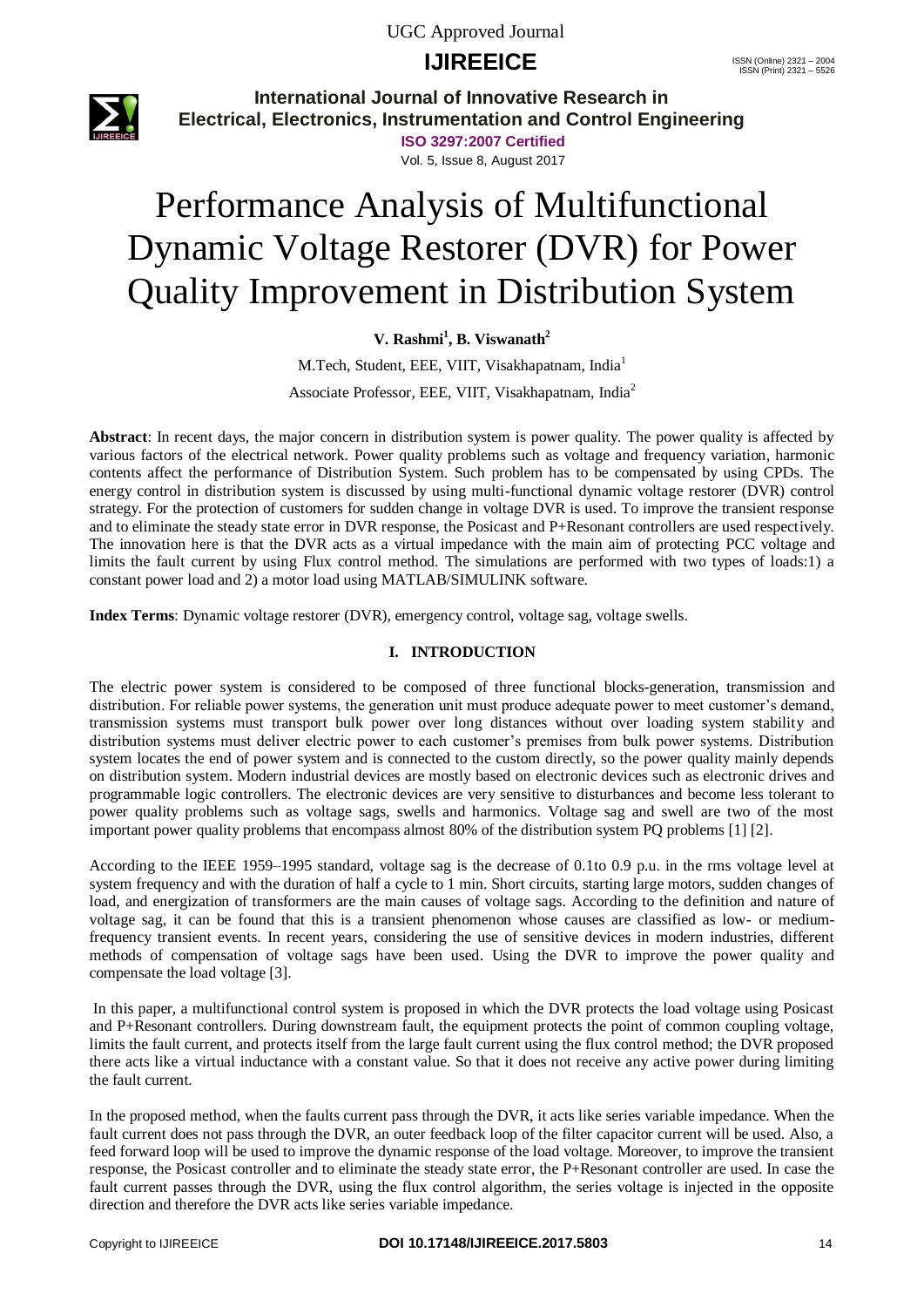

### **International Journal of Innovative Research in Electrical, Electronics, Instrumentation and Control Engineering**

**ISO 3297:2007 Certified**

Vol. 5, Issue 8, August 2017

#### **II. DVR COMPONENETS AND ITS BASIC OPERATIONAL PRINCIPLES**



**Fig 1. Basic Structure of DVR**

The basic structure of a DVR is shown in Fig.1. Basic components of DVR are

**Energy storage unit:**It is responsible for energy storage in DC form. It is supplies the real power requirements of the system when the DVR is used for compensation.

**Capacitor:** DVR has a large dc capacitor to ensure stiff DC voltage input to inverter.

**PWM inverter**: An inverter system is used to convert dc storage in to ac form. The PWM generates sinusoidal signals by comparing a sinusoidal wave with a saw tooth wave and sending appropriate signals to the inverter switches.

Filter circuit: Before injecting the inverter output to the system, it must be filtered so that harmonics due to switching function in the inverter are eliminated.

**By pass switch:** It is used to protect the inverter from high currents in the presence of faulty conditions.

**Voltage injection transformers:** it is used for voltage injection purpose [4].

 $\mathbf{V}_{\mathbf{P}C}$ 

#### **III. POSICAST CONTROLLER AND P+RESONANT CONTROLLER**

The Posicast controller is used in order to improve the transient response. Fig. 2 shows a typical control block diagram of the DVR. Note that because in real situations, deal with multiple feeders connected to a common bus, namely "the Point of Common Coupling (PCC)," from now on, V1 and V2 will be replaced with Vpcc and V<sub>L</sub>, respectively, to make a generalized sense. As shown in the figure, in the open-loop control, the voltage on the source side of the DVR (Vpcc) is compared with a load-side reference voltage  $(V_L)$  so that the necessary injection voltage is derived. A simple method to continue is to feed the error signal into the PWM inverter of the DVR. But the problem with this is that the transient oscillations initiated at the start instant from the voltage sag could not be damped sufficiently. To improve the damping, as shown in Fig. 2, the Posicast controller can be used just before transferring the signal to the PWM inverter of the DVR. The transfer function of the controller can be described as follow:

$$
G_{R}(s) = k_{p} + \frac{2k_{1}s}{s^{2} + \omega_{0}^{2}}
$$

Where and are the step response overshoot and the period of damped response signal, respectively. It should be noted that the Posicast controller has limited high frequency gain; hence, low sensitive to noise.



**Fig. 2 Open-Loop Control Using The Posicast Controller**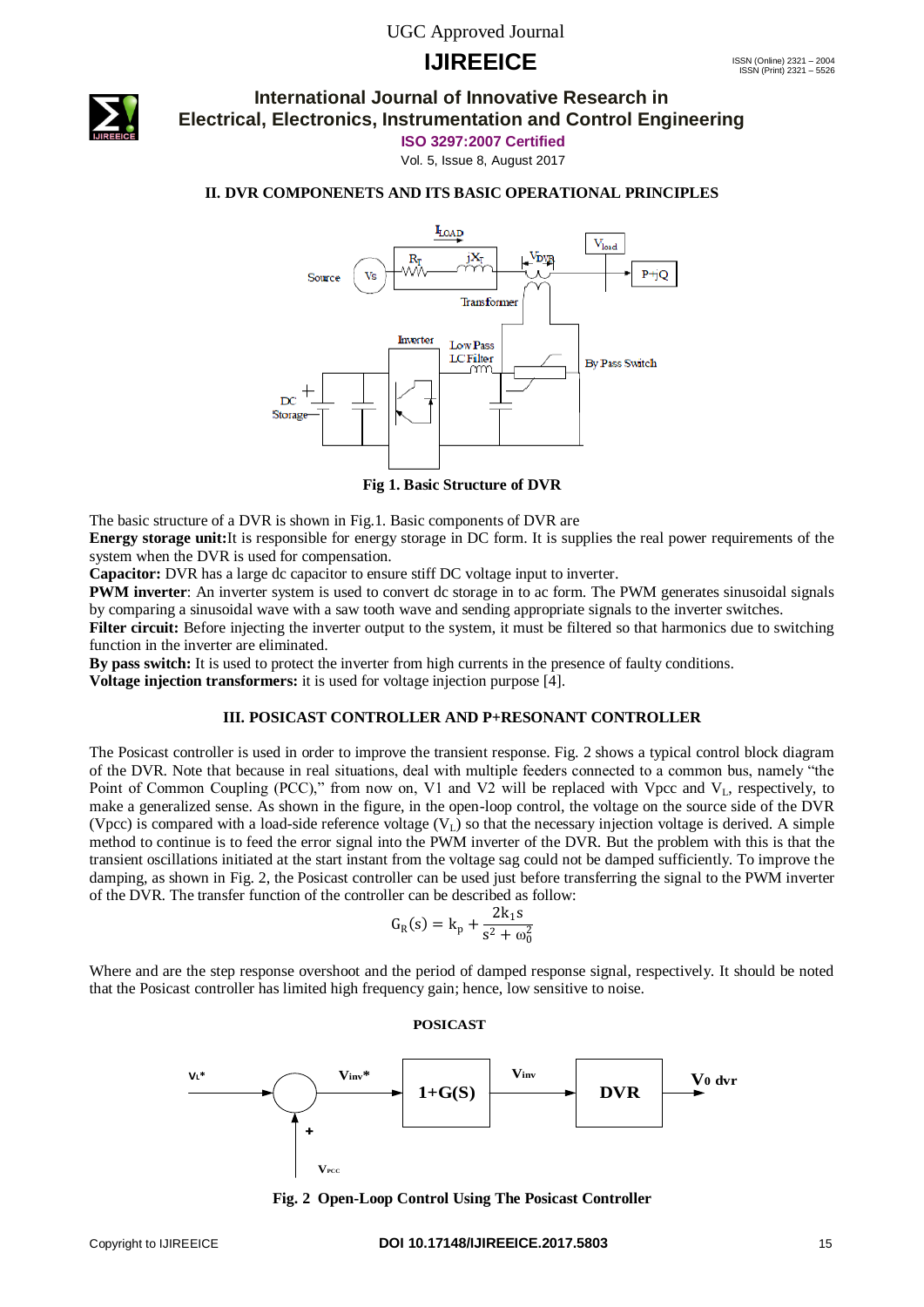# **IJIREEICE** ISSN (Online) 2321 – 2004



### **International Journal of Innovative Research in Electrical, Electronics, Instrumentation and Control Engineering**

**ISO 3297:2007 Certified**

Vol. 5, Issue 8, August 2017

The Posicast controller works by pole elimination and proper regulation of its parameters is necessary. For this reason, it is sensitive to inaccurate information of the system damping resonance frequency. To decrease this sensitivity, as is shown in Fig. 2, the open-loop controller can be converted to a closed loop controller by adding a multi loop feedback path parallel to the existing feed forward path. Inclusion of a feed forward and a feedback path is commonly referred to as two-degrees-of freedom (2- DOF) control in the literature. As the name implies, 2-DOF control provides a DOF for ensuring fast dynamic tracking through the feed forward path and a second degree of freedom for the independent tuning of the system disturbance compensation through the feedback path. The feedback path consists of an outer voltage loop and a fast-inner current loop. To eliminate the steady-state voltage tracking error, a computationally less intensive P+Resonant compensator is added to the outer voltage loop [7]. The ideal P+Resonant compensator can be mathematically expressed as

$$
G_{R}(s) = k_{p} + \frac{2k_{1}s}{s^{2} + \omega_{0}^{2}}
$$

Where K<sub>P</sub> and K<sub>I</sub> are gain constants and  $\omega_0 = 2\pi \times 50 \text{ rad/sec}$  is the controller resonant frequency. Theoretically, the resonant controller compensates by introducing an infinite gain at the resonant frequency of 50 Hz to force the steadystate voltage error to zero. The ideal resonant controller, however, acts like a network with an infinite quality factor, which is not realizable in practice. A more practical (non-ideal) compensator is therefore used here, and is expressed as

$$
G_R(s) = k_p + \frac{2k_1\omega_{\text{cut}}s}{s^2 + 2\omega_{\text{cut}}s + \omega_0^2}
$$

Where  $\omega_{\text{cut}}$  is the compensator cut off frequency.

#### **Multifunctional DVR**

In addition to the aforementioned capabilities of DVR, it can be used in the medium-voltage level (as in Fig. 3) to protect a group of consumers when the cause of disturbance is in



**Fig. 3. Multiloop Control Using the Posicast and P+Resonant Controllers.**

the downstream of the DVR's feeder and the large fault current passes through the DVR itself. In this case, the equipment can limit the fault current and protect the loads in parallel feeders until the breaker works and disconnects the faulted feeder. The large fault current will cause the PCC voltage to drop and the loads on the other feeders connected to this bus will be affected. Furthermore, if not controlled properly, the DVR might also contribute to this PCC voltage sag in the process of compensating the missing voltage, hence further worsening the fault situation [8].



**Fig. 4. DVR Connected in a Medium-Voltage Level Power System.**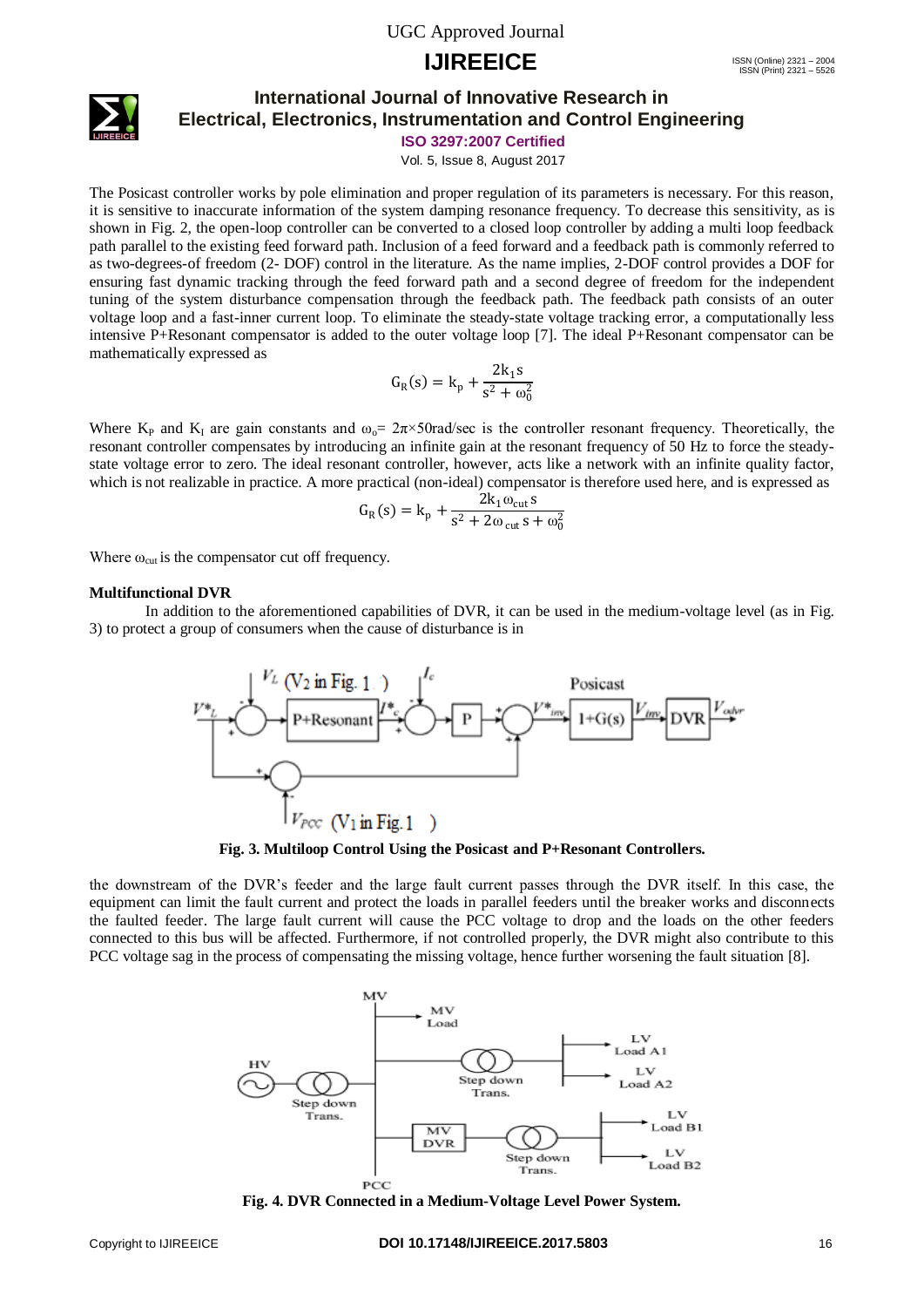

### **International Journal of Innovative Research in Electrical, Electronics, Instrumentation and Control Engineering**

**ISO 3297:2007 Certified**

Vol. 5, Issue 8, August 2017

To limit the fault current, a flux-charge model has been used to make DVR act like a pure virtual inductance which does not take any real power from the external system and, therefore, protects the dc-link capacitor and battery as shown in Fig.1 [8]. But in this model, the value of the virtual inductance of DVR is a fixed one and the reference of the control loop is the flux of the injection transformer winding, and the PCC voltage is not mentioned in the control loop. In this Dissertation, the PCC voltage is used as the main reference signal and the DVR acts like a variable impedance. For this reason, the absorption of real power is harmful for the battery and dc-link capacitor. To solve this problem, an impedance including a resistance and an inductance will be connected in parallel with the dc-link capacitor. This capacitor will be separated from the circuit, and the battery will be connected in series with a diode just when the downstream fault occurs so that the power does not enter the battery and the dc-link capacitor. It should be noted here that the inductance is used mainly to prevent large oscillations in the current. The active power mentioned is, therefore, absorbed by the impedance.

#### **By Using the Flux-Charge Model**

In this part, an algorithm is used for the DVR to restore the PCC voltage, limit the fault current, and, therefore, protect the DVR components. The flux-charge model here is used in a way so that the DVR acts as a virtual inductance with a variable value in series with the distribution feeder. It should be noted that over current tripping is not possible in this case, unless additional communication between the DVR and the downstream side over current circuit breaker (CB) is available. If it is necessary to operate the over current CB at PCC, communication between the DVR and the PCC breaker might have to be made and this can be easily done by sending a signal to the breaker when the DVR is in the fault-current limiting mode as the DVR is just located after PCC [11]. The multi-Functional DVR control method is illustrated in Fig. 5. It should also be noted that the reference flux  $(\varphi_{ref})$ s derived by integration of the subtraction of the PCC reference voltage $(V_{\text{pcc}}^*)$  and the DVR load-side voltage. In this control strategy, the control variable used for the outer flux model is the inverter-filtered terminal flux defined as:

$$
\phi=\int v_{0\text{dvr}}\,dt
$$



**Fig. 5. Multi-Functional DVR Method.**

Where  $V_{\text{odyr}}$  is the filter capacitor voltage of the DVR. The flux error is then fed to the flux regulator, which is a P+Resonant controller, with a transfer function given in [8].

The calculated charge error is then fed to the charge regulator with the transfer function

$$
G_{\text{charge}}(s) = k_{\text{ch}} \frac{s}{1 + \frac{s}{N}}
$$

Which is actually a practical form of the derivative controller. In this transfer function, the regulator gain is limited toN at high frequencies to prevent noise amplification. The derivative term in  $\frac{a}{1} + \frac{b}{N}$  $\frac{S}{S} + \frac{S}{S}$  $\frac{m}{1} + \frac{m}{N}$  neutralizes the effects of voltage and current integrations at the inputs of the flux-charge model, resulting in the Multi-Functional DVR algorithm having the same regulation performance as the multi-loop voltage-current feedback control, with the only difference being the presence of an additional low–pass filter in the flux control loop in the form of  $\frac{1}{1} + \frac{s}{N}$  $\frac{s}{N}$ . The bandwidth of this low–pass filter is tuned (through varying**N**) with consideration for measurement noise attenuation, DVR LC-filter transient resonance attenuation, and system stability margins.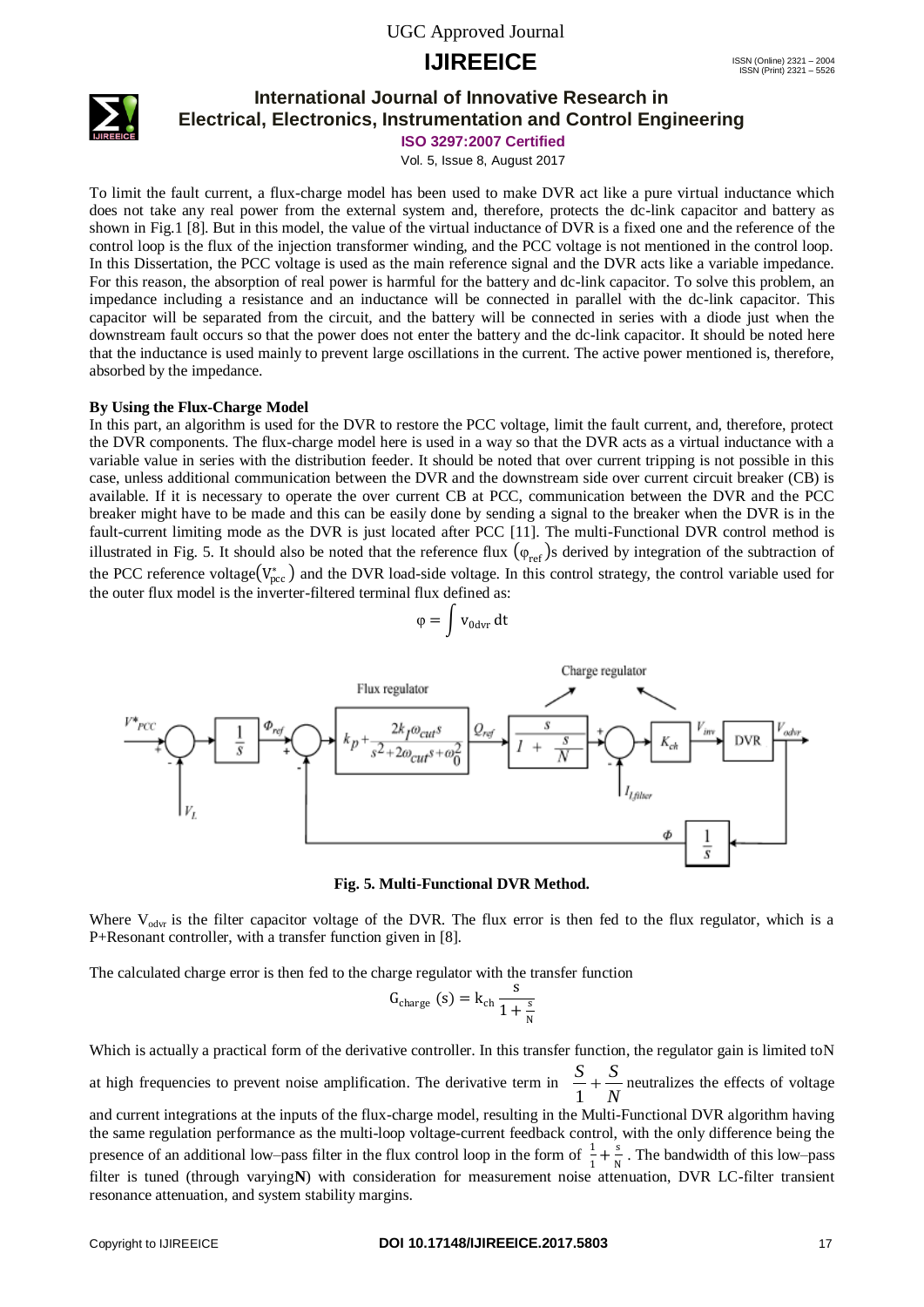

### **International Journal of Innovative Research in Electrical, Electronics, Instrumentation and Control Engineering**

**ISO 3297:2007 Certified**

Vol. 5, Issue 8, August 2017

#### **IV.PROBLEM FORMULATION AND MODELING**

#### **Study Test System**

In this Dissertation, the IEEE standard 13-bus balanced industrial system will be used as the test system. The one-line diagram of this system is shown in Fig.6 The test system is modelled in PSCAD/EMTDC software. Control methods of Figs. 3 and 4 were applied to control the DVR, and the voltage, current, flux, and charge errors were included as the figures show. Also, the DVR was modelled by its components (instead of its transfer functions) in the PSCAD/EMTDC software to make more real simulation results. A 12-pulse inverter was used so that each phase could be controlled separately. Detailed specifications of the DVR components are provided in theAppendix. The plant is fed from a utility supply at 69 kV and the local plant distribution system operates at 13.8 kV. The local (in-plant) generator is represented as a simple Thevenin equivalent. The internal voltage, determined from the converged power-flow solution, is  $13.8\angle -1.52^{\circ}$  kV. The equivalent impedance is the sub transient impedance which is  $0.0366 + j \angle 1.3651 \Omega$ . The plant power factor correction capacitors are rated at 6000 kvar. As is typically done, leakage and series resistance of the bank are neglected in this study. The detailed description of the system can be found in [15]. In the simulations, the DVR is placed between buses "5 and 6".



#### **Three-Phase Short Circuit**

In this part, the three-phase short circuit is applied on bus "9," and the capability of the DVR in protecting the voltage on bus "6" will be studied. Single line diagram is shown in Fig. 7. At  $t=205$ ms, the fault is applied at  $t=285$ ms Fig. 10 (a), and the breaker works and separates the line between buses "5" and "9" from the system. At t=305ms, the fault will be recovered and, finally, at  $t=310$ ms, the separated line will be re-joined to the system by the breaker Fig 10(b). The rms voltage of PCC drops to about 0.25 pu. during the fault Fig 10 (c). The DVR will start the compensation just after the detection of sag.



**Fig. 7 Single-line simulation diagram, when the 3-phase short circuit occurred in Bus-9 starting the Induction Motor**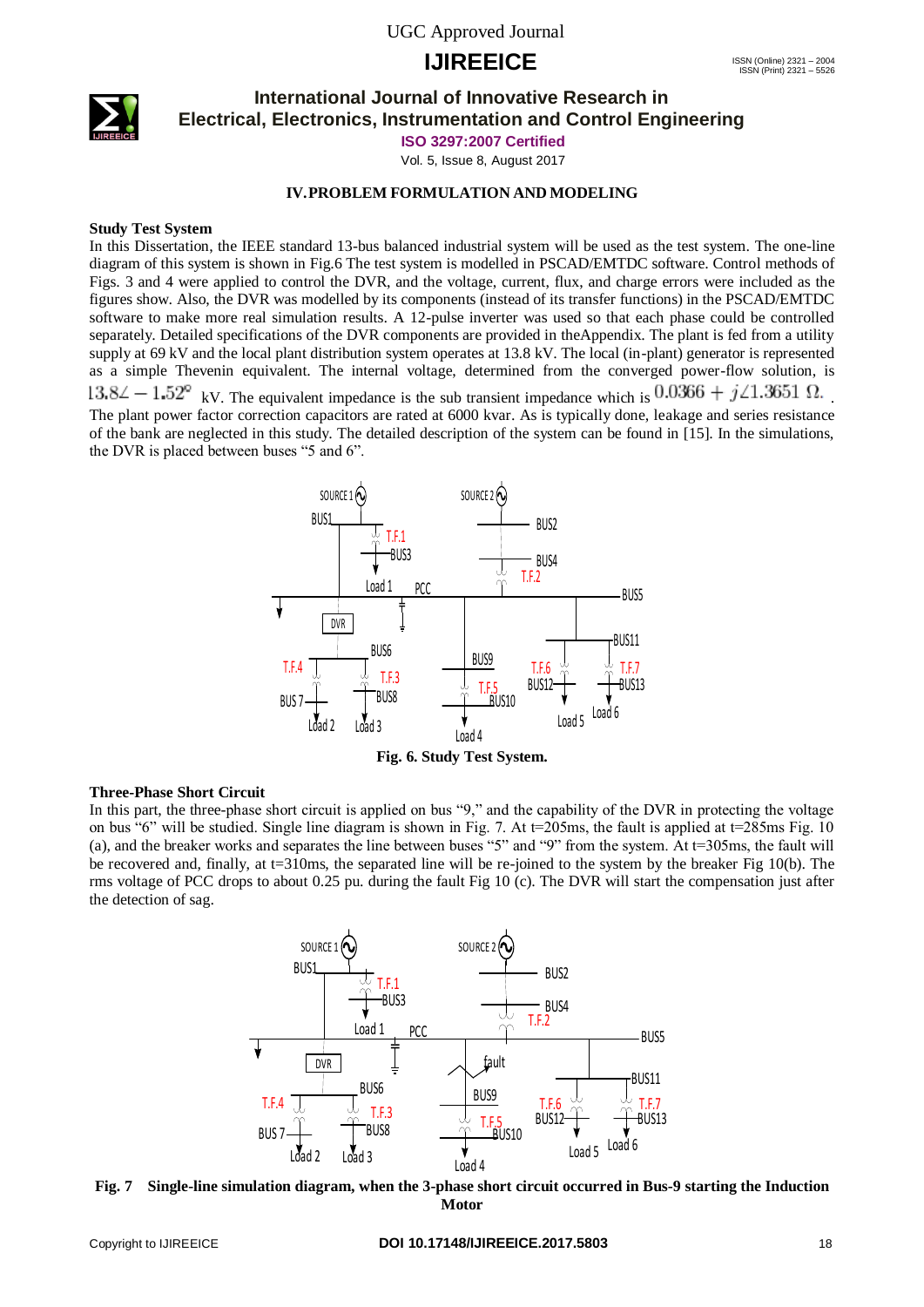

### **International Journal of Innovative Research in Electrical, Electronics, Instrumentation and Control Engineering**

**ISO 3297:2007 Certified**

Vol. 5, Issue 8, August 2017

### **Starting the Induction Motor**

A large induction motor is started on bus "5." The motor specifications are provided in Appendix C. Simulation oneline diagram is shown in Fig.8. The large motor starting current will cause the PCC voltage (bus "5" voltage) to drop. During this period, the PCC bus is under voltage sag from the Fig. 11 (a). In this simulation, the motor is started at t=405ms., in Fig 11 (b) at this time, the PCC rms voltage drops to about 0.8 pu. The motor speed reaches the nominal value in about 1s. During this period, the PCC bus is under voltage sag. From t=1.4 s, as the speed approaches nominal, the voltage also approaches the normal condition. However, during all of these events, the DVR keeps the load bus voltage (bus "6" voltage) at the normal condition. As shown in Fig 11 (c) the DVR has succeeded in restoring the load voltage in half a cycle from the instant of the motor starting.



**Fig. 8 Single-line simulation diagram, when theinduction motor is started at Bus-5.**

#### **Fault Current Limiting**

The last simulation is run for a symmetrical downstream fault, and the capability of the DVR to reduce the fault current and restore the PCC voltage is tested. For this purpose, a three-phase short circuit is applied on bus "6". Single line diagram is shown in Fig.9. Fig 12 the fault current, without the DVR compensation, is shown. For the simulation with DVR compensation, the three-phase fault is applied at  $t=205$  ms and then removed after 0.1s. Also, a breaker will remove the faulted bus from the entire system at t=300ms. Fig. 13 shows the DVR operation during the fault. As can be seen, the rms load bus voltage reaches zero during the fault, and as the enlarged figure shows, in about half a cycle, the DVR has succeeded in restoring the PCC voltage wave shape to the normal condition.

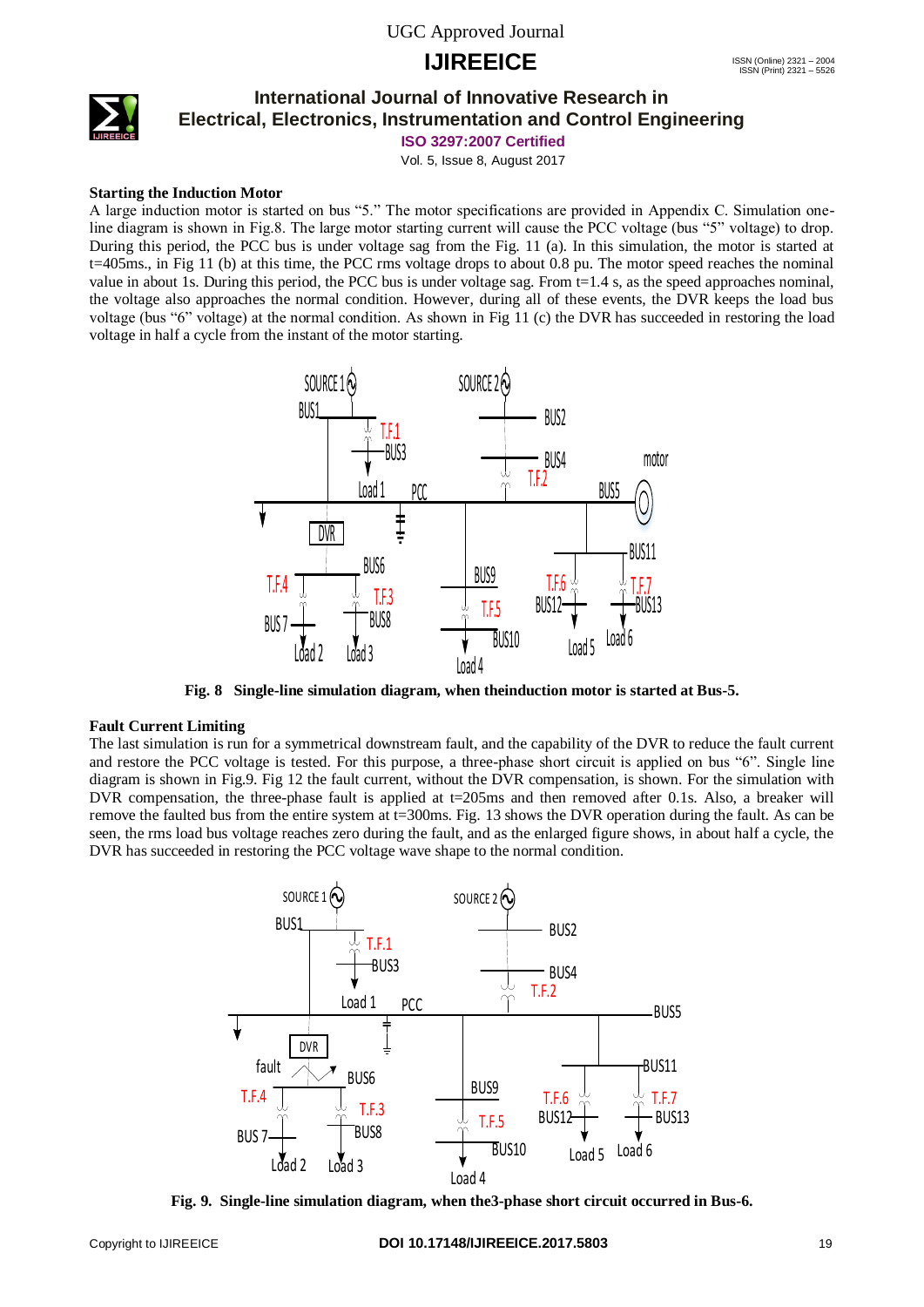# **IJIREEICE** ISSN (Online) 2321 – 2004



## **International Journal of Innovative Research in Electrical, Electronics, Instrumentation and Control Engineering**

**ISO 3297:2007 Certified**

Vol. 5, Issue 8, August 2017

#### **V. SIMULATION RESULTS**



**Fig. 10. Three-phase fault compensation by DVR. (a) Three-phase PCC voltages.(b)Three-phase load voltages. (c) RMS voltages of PCC and load.**

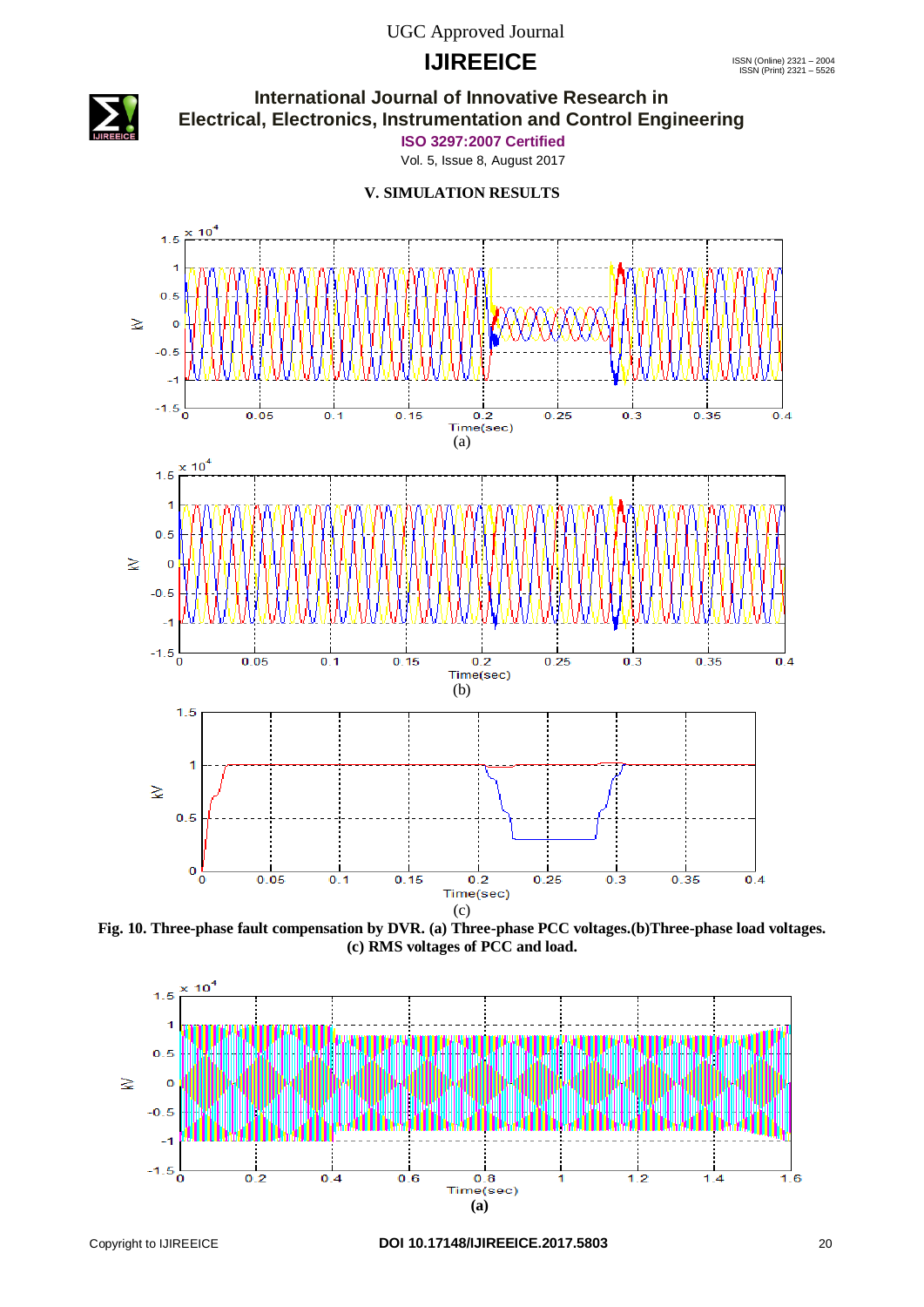# **IJIREEICE** ISSN (Online) 2321 – 2004



**Fig. 11. Starting of an induction motor and the DVR compensation. (a) Three phase PCC voltages. (b) Threephase load voltages. (c) RMS voltages of PCC and load**





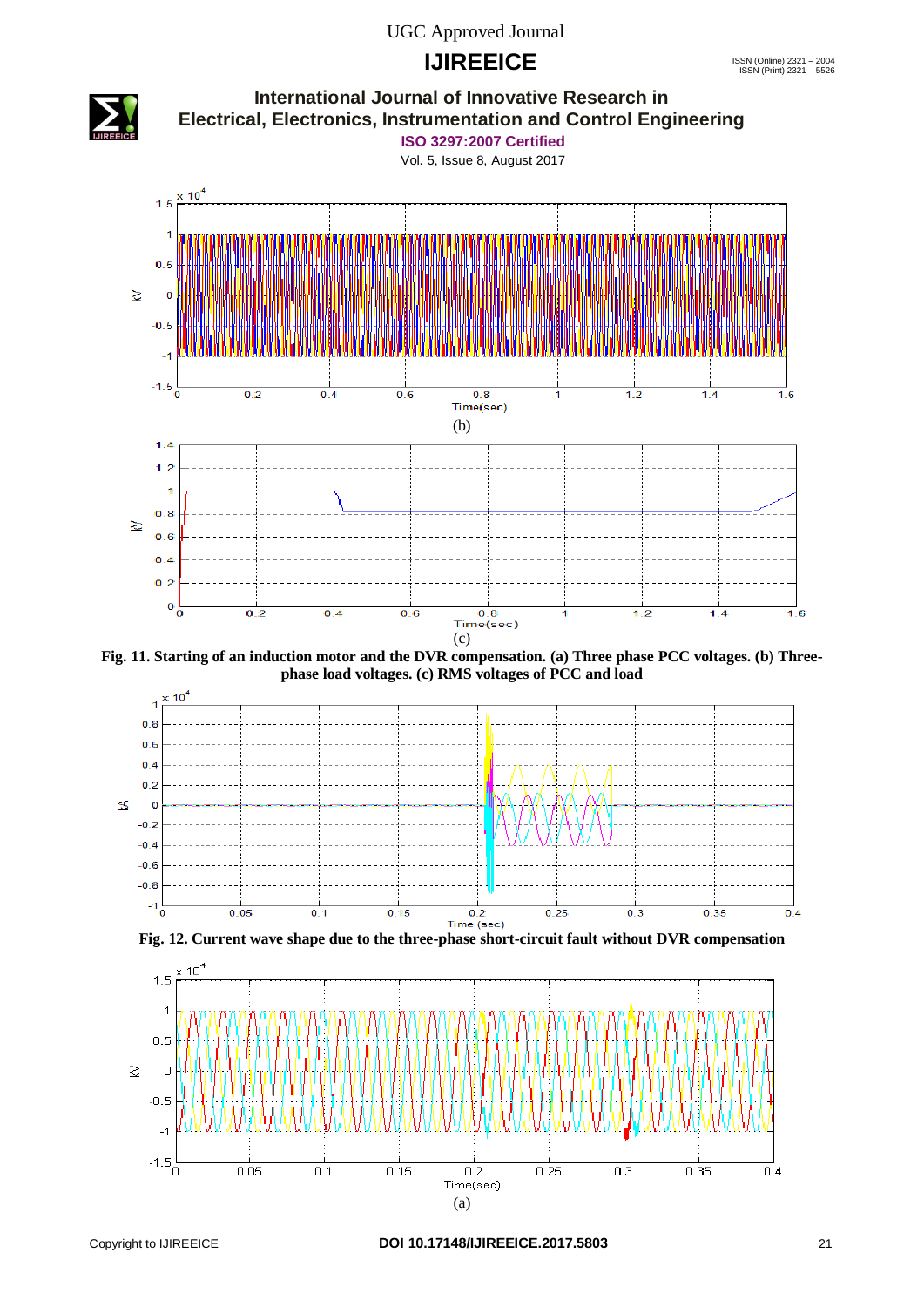# **IJIREEICE** ISSN (Online) 2321 – 2004



**Fig 13. Fault current limiting by DVR. (a) Three-phase PCC voltages. (b) 3-phase load voltages. (c) 3-phase currents. (d) RMS voltages of the PCC and load.**

### **VI. CONCLUSION**

In this dissertation, a multifunctional DVR is used, and a closed-loop control system is used for its control to improve the damping of the DVR response. Also, for further improving the transient response and eliminating the steady-state error, the Posicast and P+Resonant controllers are used. As the second function of this DVR, using the flux-charge model, the equipment is controlled so that it limits the downstream fault currents and protects the PCC voltage during these faults by acting as a variable impedance. The problem of absorbed active power is solved by entering an impedance just at the start of this kind of fault in parallel with the dc-link capacitor and the battery being connected in